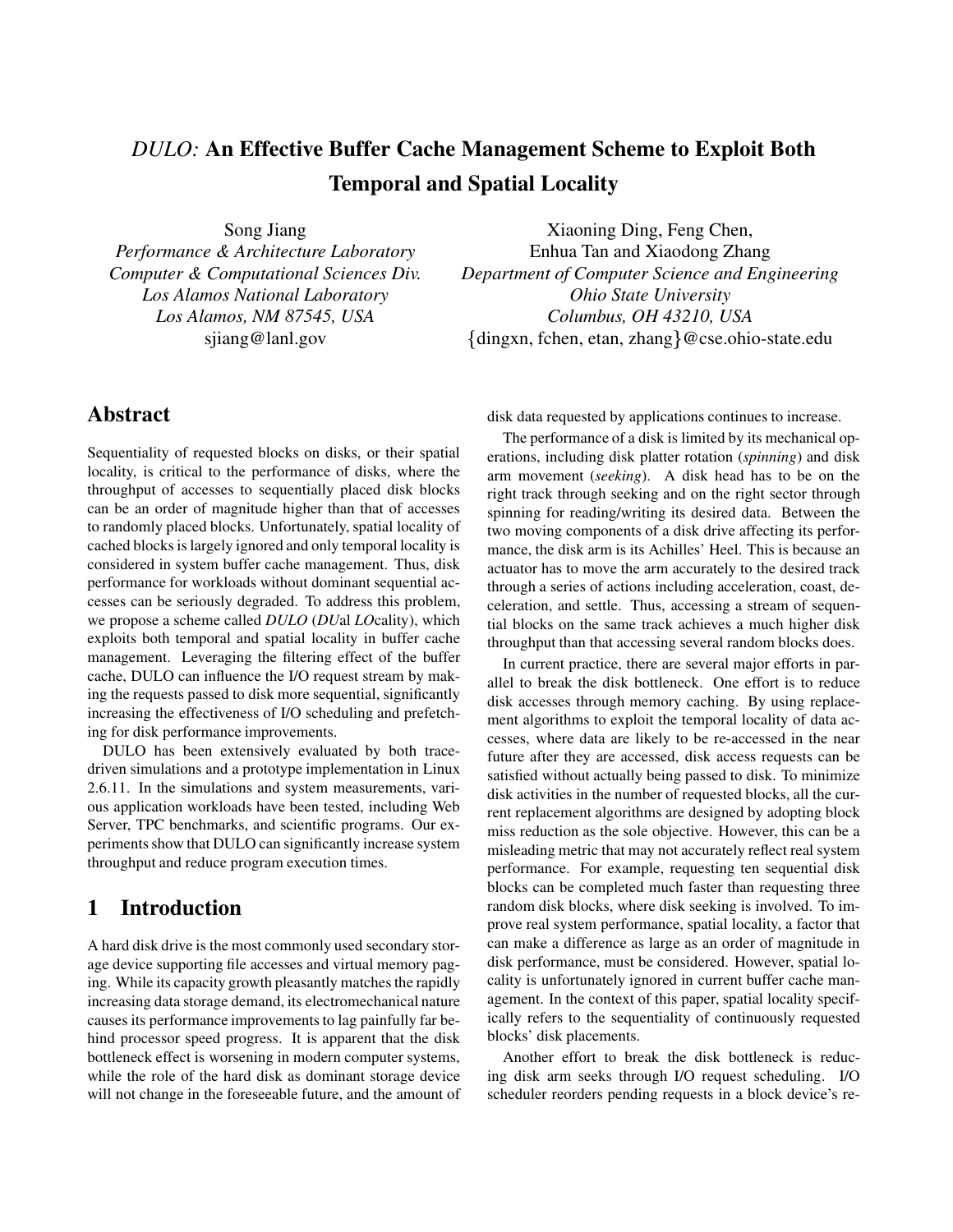quest queue into a dispatching order that results in minimal seeks and thereafter maximal global disk throughput. Example schedulers include Shortest-Seek-Time-First (SSTF), CSCAN, as well as the Deadline and Anticipatory I/O schedulers [15] adopted in the current Linux kernel.

The third effort is prefetching. The data prefetching manager predicts the future request patterns associated with a file opened by a process. If a sequential access pattern is detected, then the prefetching manager issues requests for the blocks following the current on-demand block on behalf of the process. Because a file is usually continuously allocated on disk, these prefetching requests can be fulfilled quickly with few disk seeks.

While I/O scheduling and prefetching can effectively exploit spatial locality and dramatically improve disk throughput for workloads with dominant sequential accesses, their ability to deal with workloads mixed with sequential and random data accesses, such as those in Web services, databases, and scientific computing applications, is very limited. This is because these two schemes are positioned at a level lower than the buffer cache. While the buffer cache receives I/O requests directly from applications and has the power to shape the requests into a desirable I/O request stream, I/O scheduling and prefetching only work on the request stream passed on by the buffer cache and have very limited ability to recatch the opportunities lost in buffer cache management. Hence, in the worst case, a stream filled with random accesses preventsI/O scheduling and prefetching from helping, because no spatial locality is left for them to exploit.

Concerned with the missing ability to exploit spatial locality in buffer cache management, our solution to the deteriorating disk bottleneck is a new buffer cache management scheme that exploits both temporal and spatial locality, which we call the *DU*al *LO*cality scheme *DULO*. DULO introduces dual locality into the caching component in the OS by tracking and utilizing the disk placements of in-memory pages in buffer cache management<sup>1</sup>. Our objective is to maximize the sequentiality of I/O requests that are served by disks. For this purpose, we give preference to random blocks for staying in the cache, while sequential blocks that have their temporal locality comparable to those random blocks are replaced first. With the filtering effect of the cache on I/O requests, we influence the I/O requests from applications so that more sequential block requests and less random block requests are passed to the disk thereafter. The disk is then able to process the requests with stronger spatial locality more efficiently.

## **2 Dual Locality Caching**

### **2.1 An Illustrating Example**

To illustrate the differences that a traditional caching scheme could make when equipped with dual locality ability, let us consider an example reference stream mixed with sequential and random blocks. In the accessed blocks, we assume blocks A, B, C, and D are random blocks dispersed across different tracks. Blocks X1, X2, X3, and X4 as well as blocks Y1, Y2, Y3, and Y4 are sequential blocks located on their respective tracks. Furthermore, two different files consist of blocks X1, X2, X3, and X4, and blocks Y1, Y2, Y3 and Y4, respectively. Assume that the buffer cache has room for eight blocks. We also assume that the LRU replacement algorithm and a Linux-like prefetching policy are applied. In this simple illustration, we use the average seek time to represent the cost of any seek operation, and use average rotation time to represent the cost of any rotation operation<sup>2</sup>. We ignore other negligible costs such as disk read time and bus transfer time. The 6.5 ms average seek time and 3.0 ms average rotation time are taken from the specification of the Hitachi Ultrastar 18ZX 10K RPM drive.

Table 1 shows the reference stream and the on-going changes of cache states, as well as the time spent on each access for the traditional caching and prefetching scheme (denoted as *traditional*) and its dual locality conscious alternative (denoted as *dual*). In the 5th access, prefetching is activated and all the four sequential blocks are fetched because the prefetcher knows the reference (to block X1) starts at the beginning of the file. The difference in the cache states between the two schemes here is that *traditional* lists the blocks in the strict LRU order, while *dual* re-arranges the blocks and places the random blocks at the MRU end of the queue. Therefore, the four random blocks A, B, C, and D are replaced in *traditional*, while sequential blocks X1, X2, X3, and X4 are replaced in *dual* when the 9th access incurs a four-block prefetching. The consequences of these two choices are two different miss streams that turn into real disk requests. For *traditional*, it is  $\{A, B, C, D\}$  from the 17th access, a four random block disk request stream, and the total cost is 95.0 ms. For *dual*, it is  $\{X1, X2, X3, X4\}$  at the 13th access, a four sequential blocks, and the total cost is only 66.5 ms.

If we do not enable prefetching, the two schemes have the same number of misses, i.e., 16. With prefetching enabled, *traditional* has 10 misses, while *dual* has only 7 misses. This is because *dual* generates higher quality I/O requests (containing more sequential accesses) to provide more prefetching opportunities.

### **2.2 Challenges with Dual Locality**

Introducing dual locality in cache management raises challenges that do not exist in the traditional system, which is evident even in the above simple illustrating example.

In current cache management, replacement algorithms only consider temporal locality (a position in the queue in the case of LRU) to make a replacement decision. While introducing spatial locality necessarily has to compromise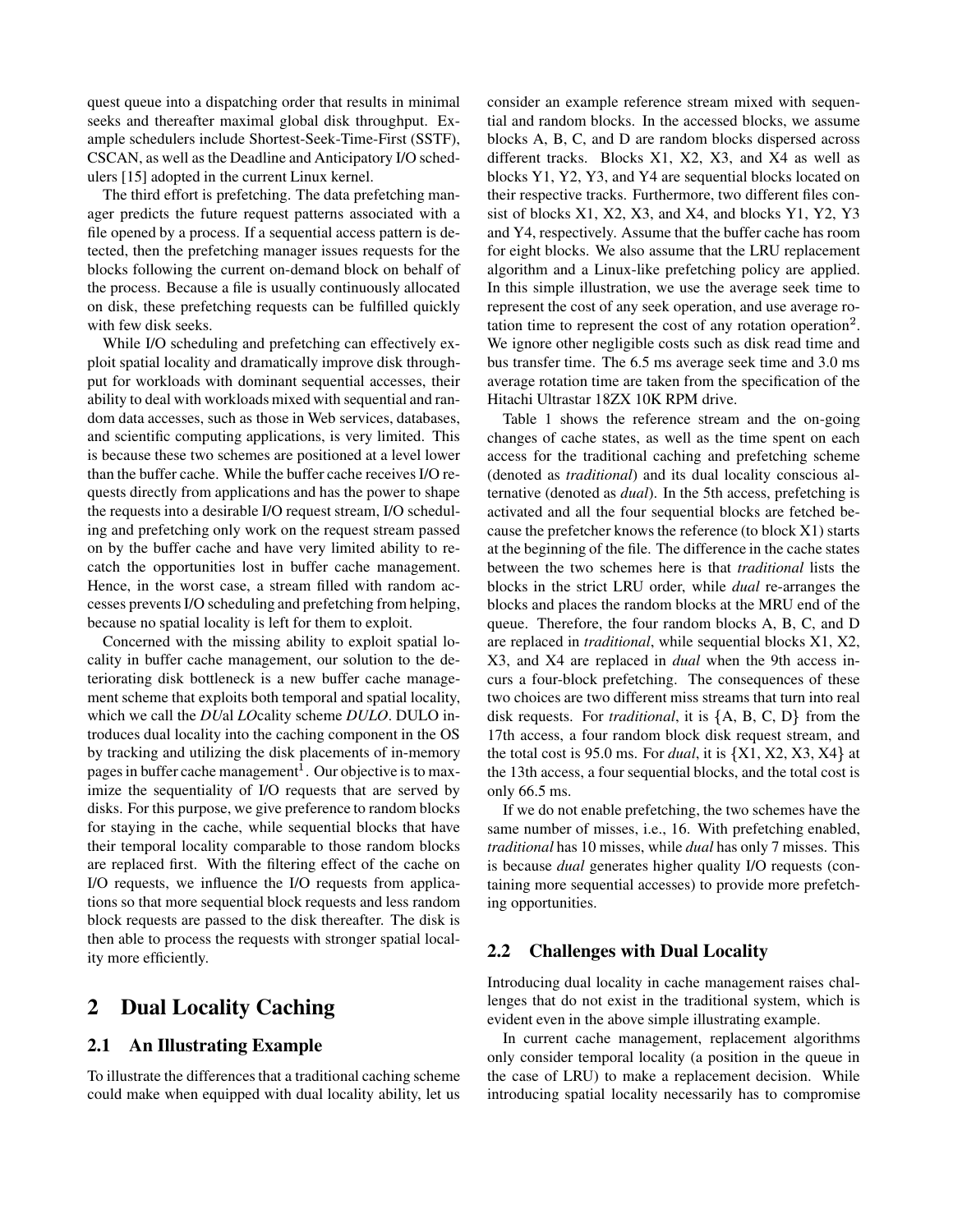|                | <b>Block Being Accessed</b> | Traditional                                      | Time (ms)    | Dual                    | Time (ms)    |
|----------------|-----------------------------|--------------------------------------------------|--------------|-------------------------|--------------|
| 1              | A                           | [A - - - - - - -                                 | 9.5          | [A - - - - - - -        | 9.5          |
| $\mathfrak{D}$ | B                           | $\mathbf{B} \mathbf{A}$ - - - - - - $\mathbf{B}$ | 9.5          | $[B A - - - - -]$       | 9.5          |
| 3              | C                           | $[CBA---]$                                       | 9.5          | $[CBA---]$              | 9.5          |
| 4              | D                           | $[DCBA---]$                                      | 9.5          | $[DCBA---]$             | 9.5          |
| 5              | X1                          | [X4 X3 X2 X1 D C B A]                            | 9.5          | [D C B A X4 X3 X2 X1]   | 9.5          |
| 6              | X <sub>2</sub>              | [X2 X4 X3 X1 D C B A]                            | $\theta$     | [D C B A X2 X4 X3 X1]   | $\theta$     |
| 7              | X <sub>3</sub>              | [X3 X2 X4 X1 D C B A]                            | $\theta$     | [D C B A X3 X2 X4 X1]   | $\Omega$     |
| 8              | X4                          | [X4 X3 X2 X1 D C B A]                            | $\Omega$     | [D C B A X4 X3 X2 X1]   | $\Omega$     |
| 9              | Y1                          | [Y4 Y3 Y2 Y1 X4 X3 X2 X1]                        | 9.5          | [D C B A Y4 Y3 Y2 Y1]   | 9.5          |
| 10             | Y2                          | [Y2 Y4 Y3 Y1 X4 X3 X2 X1]                        | $\mathbf{0}$ | [D C B A Y2 Y4 Y3 Y1]   | $\mathbf{0}$ |
| 11             | Y <sub>3</sub>              | [Y3 Y2 Y4 Y1 X4 X3 X2 X1]                        | $\mathbf{0}$ | [D C B A Y3 Y2 Y4 Y1]   | $\Omega$     |
| 12             | Y4                          | [Y4 Y3 Y2 Y1 X4 X3 X2 X1]                        | $\Omega$     | [D C B A Y4 Y3 Y2 Y1]   | $\theta$     |
| 13             | X1                          | [X1 Y4 Y3 Y2 Y1 X4 X3 X2]                        | $\mathbf{0}$ | [D C B A X4 X3 X2 X1]   | 9.5          |
| 14             | X <sub>2</sub>              | [X2 X1 Y4 Y3 Y2 Y1 X4 X3]                        | $\theta$     | [D C B A X2 X4 X3 X1]   | $\Omega$     |
| 15             | X3                          | [X3 X2 X1 Y4 Y3 Y2 Y1 X4]                        | $\mathbf{0}$ | [D C B A X3 X2 X4 X1]   | $\mathbf{0}$ |
| 16             | X4                          | [X4 X3 X2 X1 Y4 Y3 Y2 Y1]                        | $\mathbf{0}$ | [D C B A X4 X3 X2 X1]   | $\Omega$     |
| 17             | A                           | [A X4 X3 X2 X1 Y4 Y3 Y2]                         | 9.5          | [A D C B X4 X3 X2 X1]   | $\Omega$     |
| 18             | $\overline{B}$              | <b>B</b> A X4 X3 X2 X1 Y4 Y31                    | 9.5          | [B A D C X4 X3 X2 X1]   | $\mathbf{0}$ |
| 19             | C                           | [C B A X4 X3 X2 X1 Y4]                           | 9.5          | [ C B A D X4 X3 X2 X1 ] | $\Omega$     |
| 20             | D                           | [D C B A X4 X3 X2 X1]                            | 9.5          | [D C B A X4 X3 X2 X1]   | $\Omega$     |
|                |                             | total time                                       | 95.0         | total time              | 66.5         |

Table 1: An example showing that a dual locality conscious scheme can be more effective than its traditional counterpart in improving disk performance. Fetched blocks are boldfaced. The MRU end of the queue is on the left.

the weight of temporal locality in the replacement decision, the role of temporal locality must be appropriately retained in the decision. In the example shown in Table 1, we give random blocks A, B, C, and D more privilege of staying in cache by placing them at the MRU end of the queue due to their weak spatial locality (weak sequentiality), even though they have weak temporal locality (large recency). However, we certainly cannot keep them in cache forever if they have few re-accesses showing sufficient temporal locality. Otherwise, they would pollute the cache with inactive data and reduce the effective cache size. The same consideration also applies to the block sequences of different sizes. We prefer to keep a short sequence because it only has a small number of blocks to amortize the almost fixed cost of an I/O operation. However, how do we make a replacement decision when we encounter a not recently accessed short sequence and a recently accessed long sequence? The challenge is how to make the tradeoff between temporal locality (recency) and spatial locality (sequence size) with the goal of maximizing disk performance.

## **3 The DULO Scheme**

We now present our DULO scheme to exploit both temporal locality and spatial locality simultaneously and seamlessly. Because LRU or its variants are the most widely used replacement algorithms, we build the DULO scheme by using the LRU algorithm and its data structure — the LRU stack, as a reference point.

In LRU, newly fetched blocks enter into its stack top and replaced blocks leave from its stack bottom. There are two key operations in the DULO scheme: (1) Forming sequences. A *sequence* is defined as a number of blocks whose disk locations are adjacent<sup>3</sup> and have been accessed during a limited time period. Because a sequence is formed from the blocks in a stack segment of limited size, and all blocks enter into the stack due to their references, the second condition of the definition is automatically satisfied. Specifically, a random block is a sequence of size 1. (2) Sorting the sequences in the LRU stack according to their recency (temporal locality) and size (spatial locality), with the objective that sequences of large recency and size are placed close to the LRU stack bottom. Because the recency of a sequence is changing while new sequences are being added, the order of the sorted sequence should be adjusted dynamically to reflect the change.

### **3.1 Structuring LRU stack**

To facilitate the operations presented above, we partition the LRU stack into two sections (shown in Figure 1 as a vertically placed queue). The top part is called *staging section* used for admitting newly fetched blocks, and the bottom part is called *evicting section* used for storing sorted sequences to be evicted in their orders. We again divide the staging section into two segments. The first segment is called *correlation buffer*, and the second segment is called *sequencing bank*. The correlation buffer in DULO is similar to the *correlation reference period* used in the LRU-K replacement algorithm [26]. Its role is to filter high frequency references and to keep them from entering the sequencing bank, so as to reduce the consequential operational cost. The size of the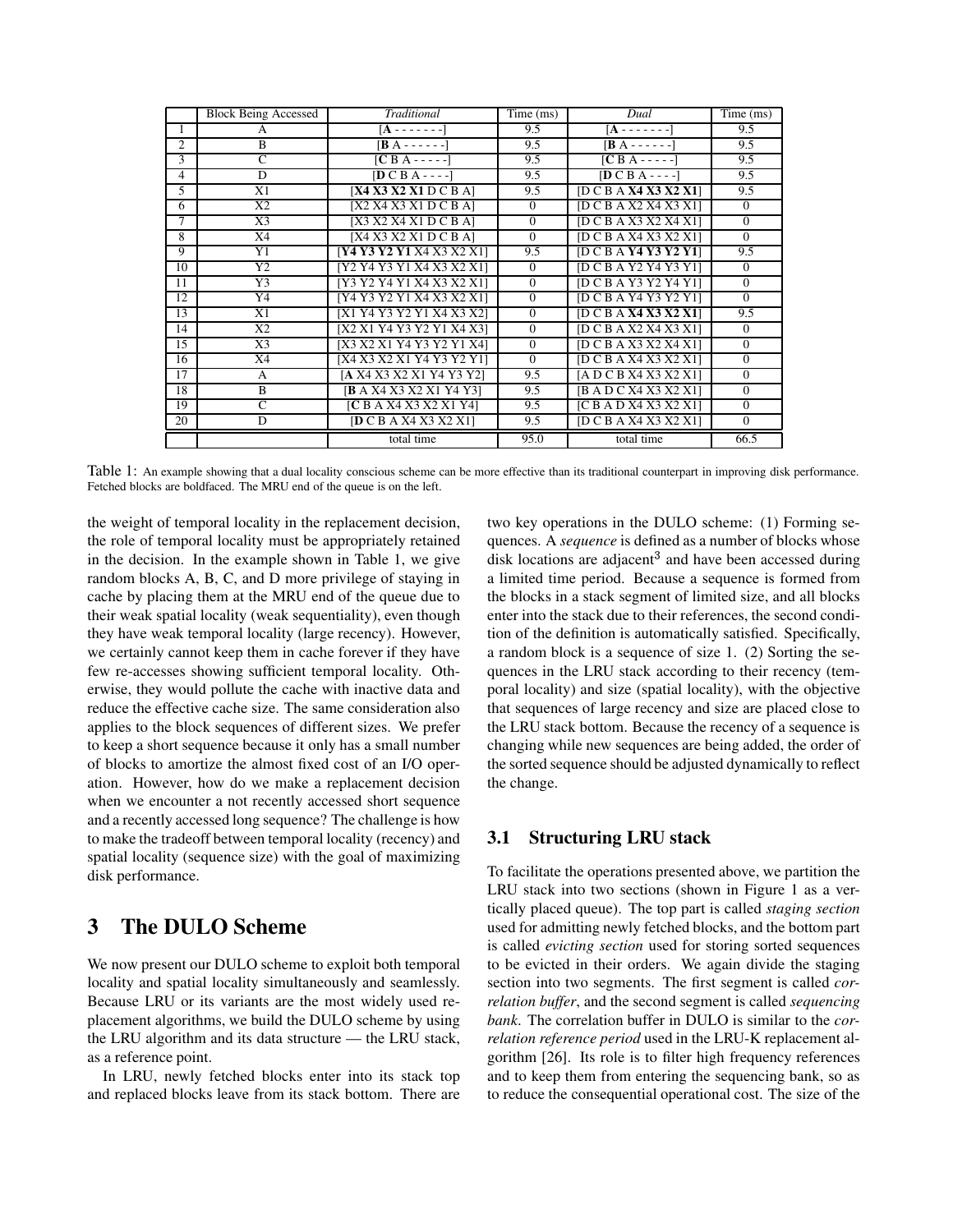

Figure 1: LRU stack is structured for the DULO replacement algorithm.

buffer is fixed. The sequencing bank is used to prepare a collection of blocks to be sequenced, and its size ranges from 0 to a maximum value, *BANK MAX*.

Suppose we start with an LRU stack whose staging section consists of only the correlation buffer (the size of the sequencing bank is 0), and the evicting section holds the rest of the stack. When a block leaves the evicting section at its bottom and a block enters the correlation buffer at its top, the bottom block of the correlation buffer enters the sequencing bank. When there are *BANK MAX* blocks leaving the evicting section, the size of sequencing bank is *BANK MAX*. We refill the evicting section by taking the blocks in the bank, forming sequences out of them, and inserting them into the evicting section in a desired order. There are three reasons for us to maintain two interacting sections and use the bank to conduct sequence forming: (1) The newly admitted blocks have a buffering area to be accumulated for forming potential sequences. (2) The sequences formed at the same time must share a common recency, because their constituent blocks are from the same block pool — the sequencing bank in the staging section. By restricting the bank size, we make sure that the block recency will not be excessively compromised for the sake of spatial locality. (3) The blocks that are leaving the stack are sorted in the evicting section for a replacement order reflecting both their sequentiality and their recency.

### **3.2** *Block Table:* **A Data Structure for Dual Locality**

To complement the missing spatial locality in traditional caching systems, we introduce a data structure in the OS kernel called *block table*. The block table is analogous in structure to the multi-level page table used for process address translation. However there are clear differences between them because they serve different purposes: (1) The page table covers virtual address space of a process in the unit of page and page address is an index into the table, while the block table covers disk space in the unit of block, and block disk location is an index into the table. (2) The page table is used to translate a virtual address into its physical address, while the block table is used to provide the times of recent accesses for a given disk block. (3) The requirement on the page table lookup efficiency is much more demanding and performance-critical than that on the block table lookup efficiency because the former supports instruction execution while the latter facilitates I/O operations. That is the reason why a hardware TLB has to be used to expedite page table lookup, but there is no such a need for block table. (4) Each process owns a page table, while each disk drive owns a block table in memory.

In the system we set a global variable called *bank clock*, which ticks each time the bank in the staging section is used for forming sequences. Each block in the bank takes the current clock time as a timestamp representing its most recent access time. We then record the timestamp in an entry at the leaf level of the block table corresponding to the block disk location, which we called BTE (*Block Table Entry*). BTE is analogous in structure to PTE (*Page Table Entry*) of page table. Each BTE allows at most two most recent access times recorded in it. Whenever a new time is added, the oldest time is replaced if the BTE is full. In addition, to manage efficiently the memory space held by block table(s), a timestamp is set in each table entry at directory levels (equivalent to PGD (*Page Global Directory*) and PMD (*Page Middle Directory*) in the Linux page table). Each time the block table is looked up in a hierarchical way to record a new access time, the time is also recorded as a timestamp in each directory entry that has been passed. In this way, each directory entry keeps the most recent timestamp among those of all its direct/indirect children entires when the table is viewed as a tree. The entries of the table are allocated in an on-demand fashion.

The memory consumption of the block table can be flexibly controlled. When system memory pressure is too high and the system needs to reclaim memory held by the table, it traverses the table with a specified clock time threshold for reclamation. Because the most recent access times are recorded in the directories, the system will remove a directory once it finds its timestamp is smaller than the threshold, and all the subdirectories and BTEs under it will be removed.

### **3.3 Forming Sequences**

When it is the time to form sequences from a full bank, the bank clock is incremented by one. Each block in the bank then records the clock time as a new timestamp in the block table. After that, we traverse the table to collect all the sequences consisting of the blocks with the current clock time. This is a low cost operation because each directory at any level in a block table contains the most recent timestamp among all the BTEs under it. The traversal goes into only those directories containing the blocks in the bank. To ensure the stability of a sequence exhibited in history, the algorithm determines that the last block of a developing sequence should not be coalesced with the next block in the table if the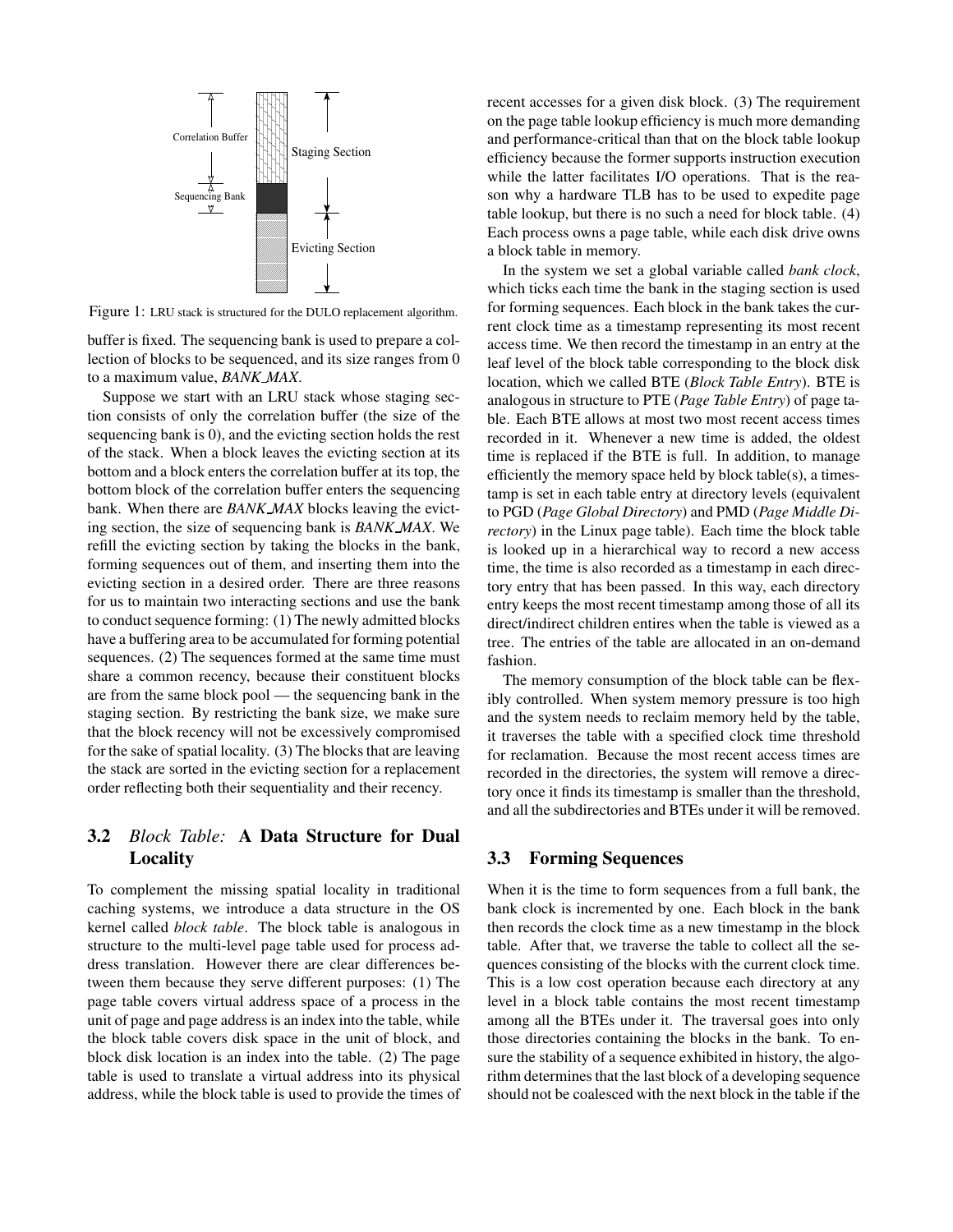next block belongs to one of the following cases:

- 1. Its BTE shows that it was accessed in the current clock time. This includes the case where it has never been accessed (i.e., it has an empty timestamp field). It belongs to this case if the next block is a spare or defective block on the disk.
- 2. One and only one of the two blocks, the current block and the next block, was not accessed before the current clock time (i.e., it has only one timestamp).
- 3. Both of the two blocks have been accessed before the current clock time, but their last access times have a difference exceeding one.
- 4. The current sequence size reaches 128, which is the maximal allowed sequence size and we deem to be sufficient to amortize a disk operation cost.

If any one of the conditions is met, a complete sequence has been formed and a new sequence starts to be formed. Otherwise, the next block becomes part of the sequence, the following blocks will be tested continuously.

### **3.4 The DULO Replacement Algorithm**

There are two challenging issues to be addressed in the design of the DULO replacement algorithm.

The first issue is the potentially prohibitive overhead associated with the DULO scheme. In the strict LRU algorithm, both missed blocks and hit blocks are required to move to the stack top. This means that a hit on a block in the evicting section is associated with a bank sequencing cost and a cost for sequence ordering in the evicting section. These additional costs that can incur in a system with few memory misses are unacceptable. In fact, the strict LRU algorithm is seldom used in real systems because of its overhead associated with every memory reference [18]. Instead, its variant, the CLOCK replacement algorithm, has been widely used in practice. In CLOCK, when a block is hit, it is only flagged as *young* block without being moved to the stack top. When a block has to be replaced, the block at the stack bottom is examined. If it is a young block, it is moved to the stack top and its "young block" status is revoked. Otherwise, the block is replaced. It is known that CLOCK simulates LRU behaviors very closely and its hit ratios are very close to those of LRU. For this reason, we build the DULO replacement algorithm based on the CLOCK algorithm. That is, it delays the movement of a hit block until it reaches the stack bottom. In this way, only block misses could trigger sequencing and the evicting section refilling operations. While being compared with the miss penalty, these costs are very small.

The second issue is how sequences in the evicting section are ordered for replacement according to their temporal and spatial locality. We adopt an algorithm similar to

```
Initialize L = 0;
losses_of_evicting_section = 0;
/* Procedure to be invoked upon a reference
   to block b */
if b is in cache
  mark b as a young block;
else {
     while (block e at the stack bottom is young) {
      revoke the young block state;
       move it to the stack top;
       losses of evicting section++;
       if (losses_of_evicting_section == BANK_MAX)
           refill_evicting_section();
     }
     replace block e at the stack bottom;
     s = e.sequence;
     L = H(s);losses_of_evicting_section++;
     if (losses_of_evicting_section == BANK_MAX)
         refill_evicting_section();
     place block b at the stack top as a young block
}
/* procedure to refill the evicting section */
refill_evicting_section()
{
  /* group sequences */
  for each block in sequencing bank
      place it in hierarchical block table;
  traverse the table to obtain all sequences;
  for each above sequence s
    H(s) = L + 1/size(s);sort the above sequences by H(s) into list L1;
  /* L2 is the list of sequences in evicting
     section */
  evicting_section = merge_sort(L1, L2);
  losses_of_evicting_section = 0;
}
```
Figure 2: The DULO Replacement Algorithm

*GreedyDual-Size* used in Web file caching [8]. GreedyDual-Size was originally derived from GreedyDual [37]. It makes its replacement decision by considering the recency, size, and fetching cost of cached files. It has been proven that GreedyDual-Size is online-optimal, which is  $k$ -competitive, where  $k$  is the ratio of the size of the cache to the size of the smallest file. In our case, file size is equivalent to sequence size, and file fetching cost is equivalent to the I/O operation cost for a sequence access. For sequences whose sizes are distributed in a reasonable range, which is limited by bank size, we currently assume their fetching cost is the same. Our algorithm can be modified to accommodate cost variance if necessary in the future.

The DULO algorithm associates each sequence with a value  $H$ , where a relatively small value indicates the sequence should be evicted first. The algorithm has a global inflation value  $L$ , which records the  $H$  value of the most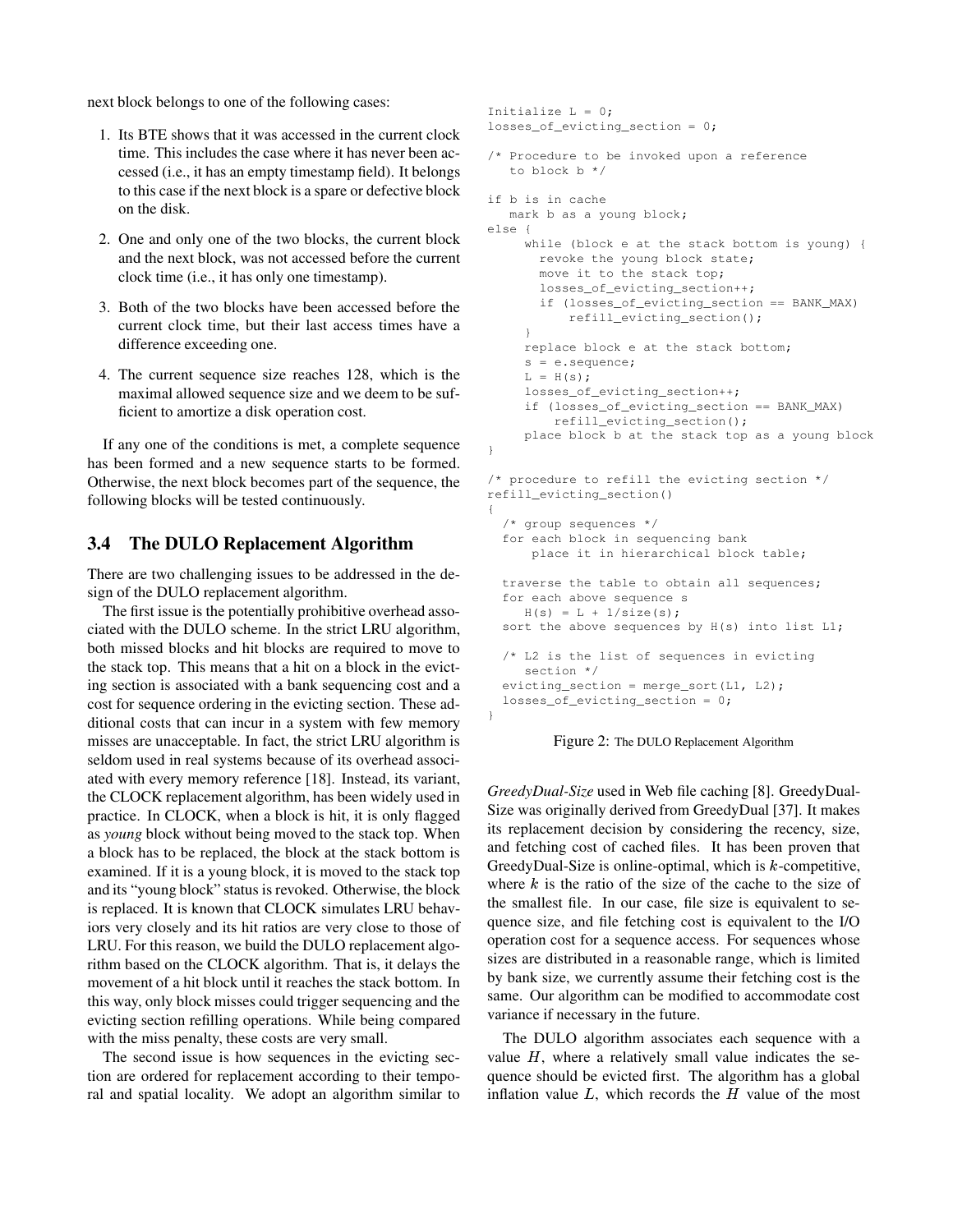recent evicted sequence. When a new sequence  $s$  is admitted into the evicting section, its H value is set as  $H(s)$  =  $L + 1/size(s)$ , where  $size(s)$  is the number of the blocks contained in s. The sequences in the evicting section are sorted by their  $H$  values with sequences of small  $H$  values at the LRU stack bottom. In the algorithm a sequence of large size tends to stay at the stack bottom and to be evicted first. However, if a sequence of small size is not accessed for a relatively long time, it will be replaced. This is because a newly admitted long sequence could have a larger  $H$  value due to the  $L$  value, which is continuously being inflated by the evicted blocks. When all sequences are random blocks (i.e., their sizes are 1), the algorithm degenerates into the LRU replacement algorithm.

As we have mentioned before, once a bank size of blocks are replaced from the evicting section, we take the blocks in the sequencing bank to form sequences and order the sequences by their  $H$  values. Note that all these sequences share the same current  $L$  value in their  $H$  value calculations. With a merge sorting of the newly ordered sequence list and the ordered sequence list in the evicting section, we complete the refilling of the evicting section, and the staging section ends up with only the correlation buffer. The algorithm is described using pseudo code in Figure 2.

## **4 Performance Evaluation**

We use both trace-driven simulations and a prototype implementation to evaluate the DULO scheme and to demonstrate the impact of introducing spatial locality into replacement decisions on different access patterns in applications.

### **4.1 The DULO Simulation**

### **4.1.1 Experiment Settings**

We built a simulator that implements the DULO scheme, Linux prefetching policy [28], and Linux Deadline I/O scheduler [30]. We also interfaced the Disksim 3.0, an accurate disk simulator [4], to simulate the disk behaviors. The disk drive we modeled is the Seagate ST39102LW with 10K RPM and 9.1GB capacity. Its maximum read/write seek time is 12.2/13.2ms, and its average rotation time is 2.99ms. We selected five traces of representative I/O request patterns to drive the simulator (see Table 2). The traces have also been used in [5], where readers are referred for their details. Here we briefly describe these traces.

Trace *viewperf* consists of almost all-sequential-accesses. The trace was collected by running SPEC 2000 benchmark viewperf. In this trace, over 99% of its references are to consecutive blocks within a few large files. By contrast, trace *tpc-h* consists of almost all-random-accesses. The trace was collected when the TPC-H decision support benchmark runs on the MySQL database system. TPC-H performs random references to several large database files, resulting in only 3% references to concecutive blocks in the trace.

The other three traces have mixed I/O request patterns. Trace *glimpse* was collected by using the indexing and query tool "glimpse" to search for text strings in the text files under the */usr* directory. Trace *multi1* was collected by running programs *cscope*, *gcc*, and *viewperf* concurrently. *Cscope* is a source code examination tool, and *gcc* is a GNU compiler. Both take Linux kernel 2.4.20 source code as their inputs. *Cscope* and *glimpse* have a similar access pattern. They contain 76% and 74% sequential accesses, respectively. Trace *multi2* was collected by running programs *glimpse* and *tpc-h* concurrently. *Multi2* has a lower sequential access rate than *Multi1* (16% vs. 75%).

In the simulations, we set the sequencing bank size as 8MB, and evicting section size as 64MB in most cases. Only in the cases where the demanded memory size is less than 80MB (such as for *viewperf*), we set the sequencing bank size as 4MB, and evicting section size as 16MB. These choices are based on the results of our parameter sensitivity studies to be presented in Section 4.1.3. In the evaluation, we compare the DULO performance with that of the CLOCK algorithm. For generality, we still refer it as LRU.

#### **4.1.2 Evaluation Results**

Figures 3 and 4 show the execution times, hit ratios, and disk access sequence size distributions of the LRU caching and DULO caching schemes for the five workloads when we vary memory size. Because the major effort of DULO to improve system performance is to influence the quality of the requests presented to the disk — the number of sequential block accesses (or sequence size), we show the sequence size differences for workloads running on the LRU caching scheme and on the DULO caching scheme. For this purpose, we use CDF curves to show how many percentages (shown on Y-axis) of requested blocks appear in the sequences whose sizes are less than a certain threshold (shown on X-axis). For each trace, we select two memory sizes to draw the corresponding CDF curves for LRU and DULO, respectively. We select the memory sizes according to the execution time gaps between LRU and DULO shown in execution time figures — one memory size is selected due to its small gap and another is selected due to its large gap. The memory sizes are shown in the legends of the CDF figures.

First, examine Figure 3. The CDF curves show that for the almost-all-sequential workload *viewperf*, more than 80% of requested blocks are in the sequences whose sizes are larger than 120. Though DULO can increase the sizes of short sequences a little bit, and hence reduce execution time by 4.4% (up to 8.0%), its influence is limited. For the almostall-random workload *tpc-h*, apparently DULO cannot create sequential disk requests from the application requests consisting of pure random blocks. So we see almost no improve-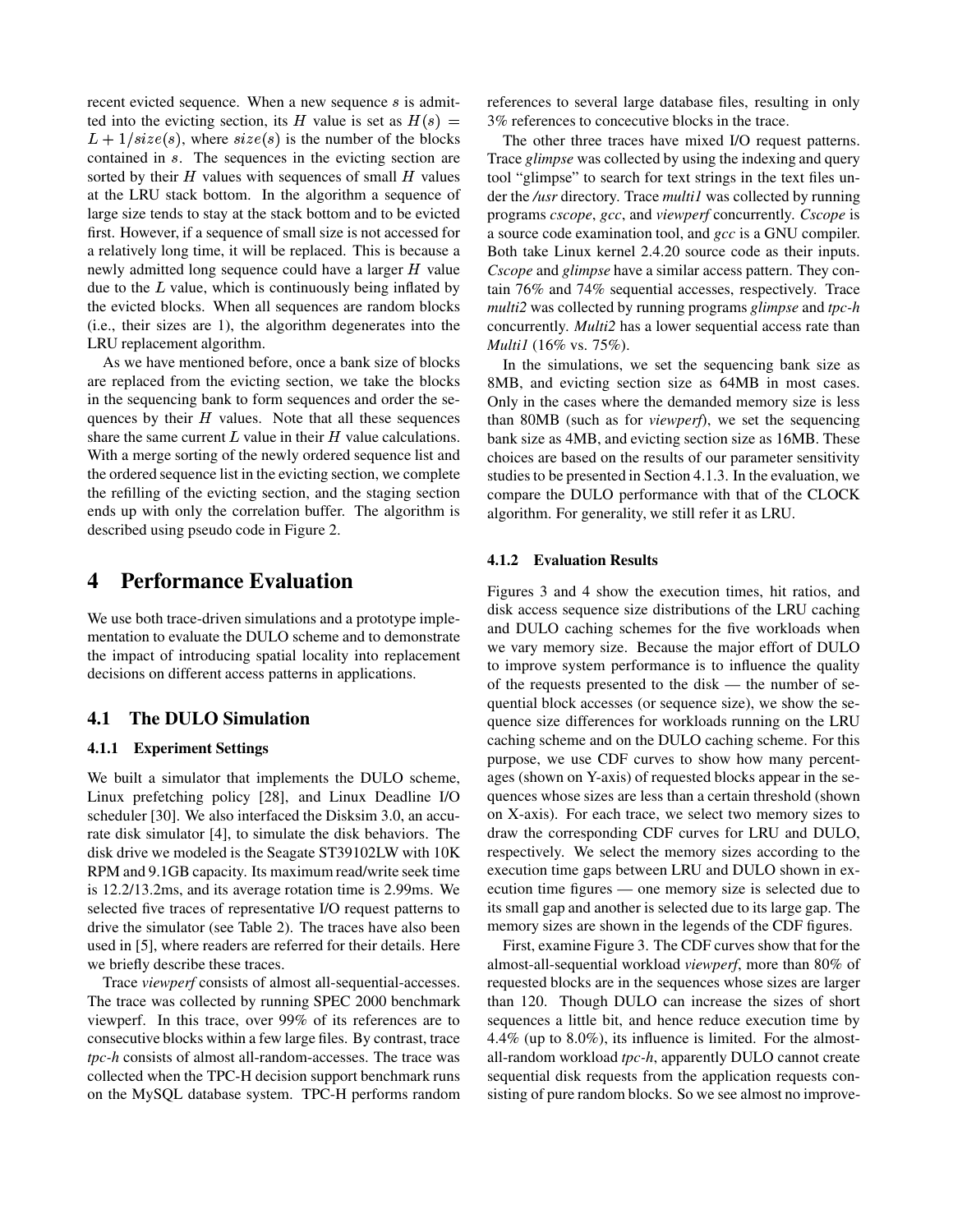| Application                             | Num of block accesses (M) | Aggregate file size(MB) | Num of files | sequential refs |
|-----------------------------------------|---------------------------|-------------------------|--------------|-----------------|
| viewperf                                |                           | 495                     | 289          | 99%             |
| tpc-h                                   | l 3.5                     | 1187                    | 49           | 3%              |
| glimpse                                 |                           | 669                     | 43649        | 74%             |
| multi1 (cscope+gcc+viewperf)            | L.O                       | 792                     | 12514        | 75%             |
| multi2 $(\text{glimpse}+ \text{tpc-h})$ | 16.6                      | 1855                    | 43696        | 16%             |

Table 2: Characteristics of the traces used in the simulations



Figure 3: Execution times, hit ratios, and disk access sequence size distributions (CDF curves) of LRU caching and DULO caching schemes for *viewperf* with sequential request pattern and *tpc-h* with random request pattern.

ments from DULO.

DULO achieves substantial performance improvements for the workloads with mixed request patterns (see Figure 4). There are several observations from the figures. First, the sequence size increases are directly correlated to the execution time and hit ratio improvements. Let us take *multi1* as an example, with the memory size of 80MB, DULO makes 16.1% requested blocks appear in the sequences whose sizes are larger than 40 compared with 13.7% for LRU. Accordingly, there is an 8.5% execution time reduction and a 3.8% hit ratio increase. By contrast, with the memory size of 160MB, DULO makes 24.9% requested blocks appear in the sequences whose sizes are larger than 40 compared with 14.0% for LRU. Accordingly, there is a 55.3% execution time reduction and a 29.5% hit ratio increase. The correlation clearly indicates that requested sequence size is a critical factor affecting disk performance and DULO makes its contributions through increasing the sequence size. DULO can increase the hit ratio by making prefetching more effective with long sequences and generating more hits on the prefetched blocks. Second, the sequential accesses are important for DULO to leverage the buffer cache filtering effect. We see that DULO does a better job for *glimpse* and *multi1* than for *multi2*. We know that *glimpse* and *multi1* have 74% and 75% of sequential accesses, while *multi2* has only 16% sequential accesses. The small portion of sequential accesses in *multi2* make DULO less capable to keep random blocks from being replaced because there are not sufficient sequentially accessed blocks to be replaced first. Third, *multi1* has more pronounced performance improve-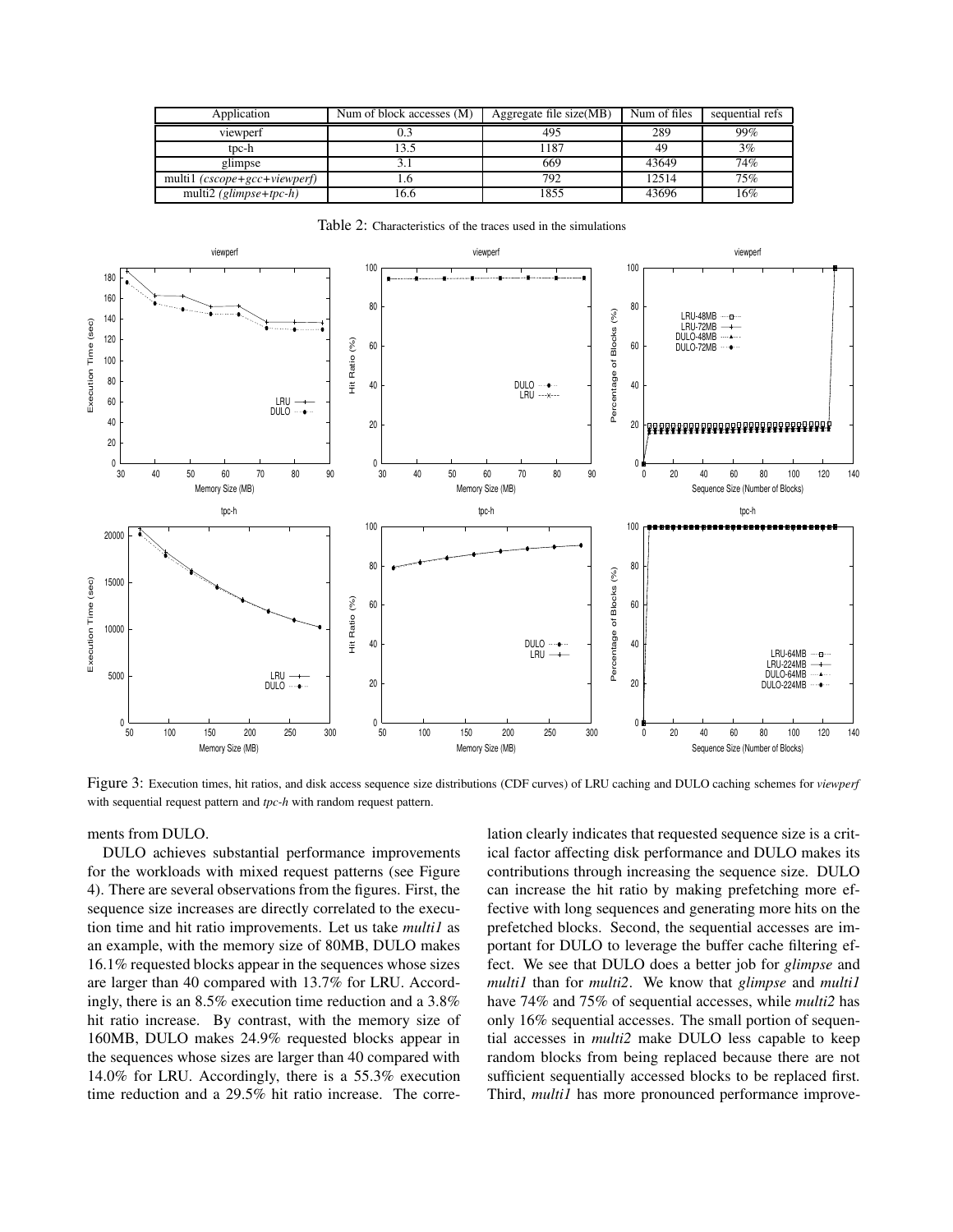

Figure 4: Execution times, hit ratios, and disk access sequence size distributions (CDF curves) of LRU caching and DULO caching schemes for *glimpse*, *multi1*, and *multi2* with mixed request patterns.

ments from DULO than *glimpse* does. This difference is mainly because DULO incidentally improves the LRU hit ratios by better exploiting temporal locality with the looping access pattern, for which LRU has well well-known inability (see e.g. [17]). By contrast, in the case of *multi2*, DULO can hardly improve its hit ratios, but is able to considerably reduce its execution times, which clearly demonstrates its effectiveness at exploiting spatial locality.

#### **4.1.3 Parameter Sensitivity and Overhead Study**

There are two parameters in the DULO scheme, the (maximum) sequencing bank size and the (minimal) evicting size. Both of these sizes should be related to the workload access patterns rather than memory size, because they are used to manage the sequentiality of accessed blocks. We use four workloads for the study, excluding *viewperf* because its memory demand is very small.

Table 3 shows the execution times change with varying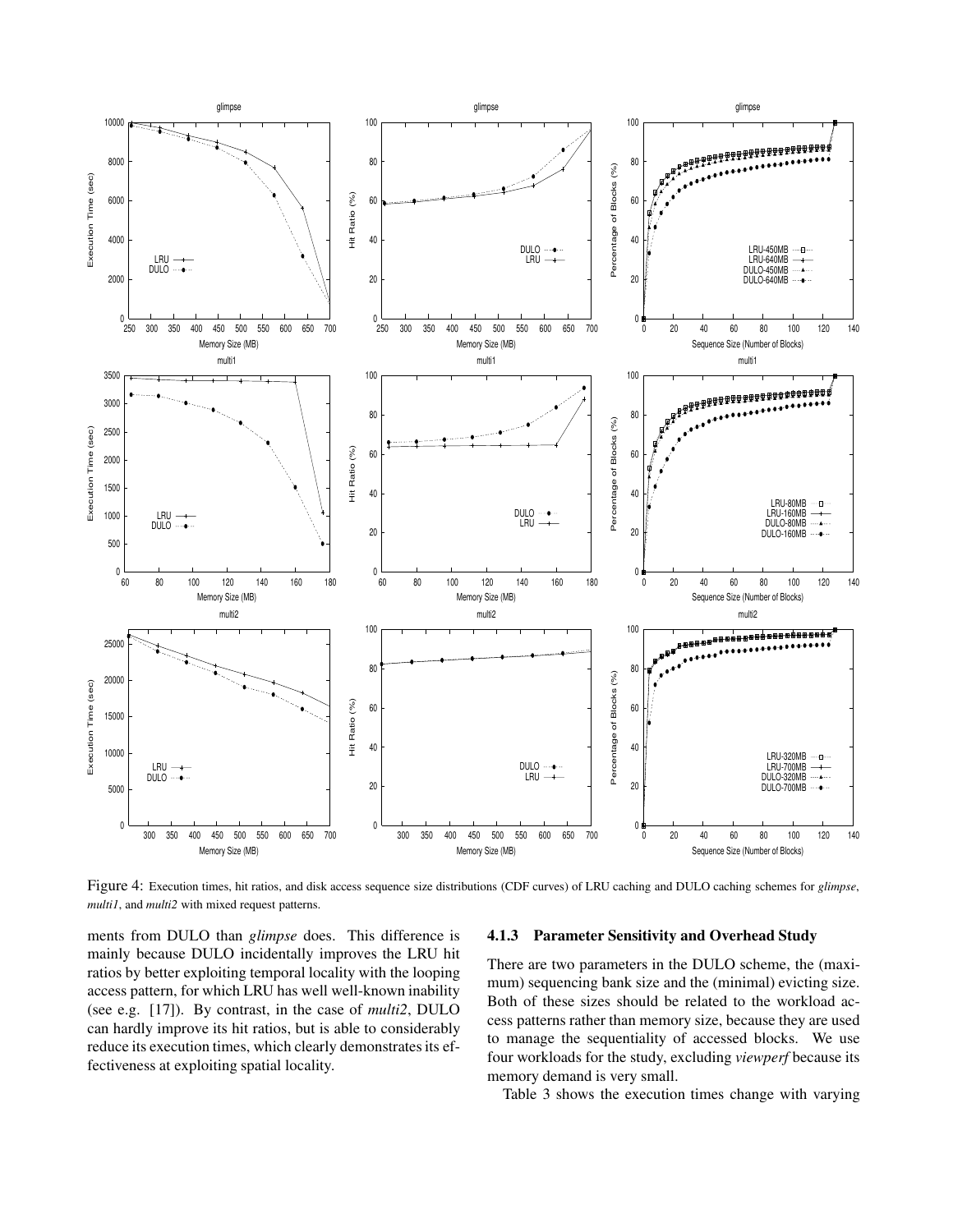| <b>Bank Size</b><br>(MB) | $tpc-h$<br>(128M) | glimpse<br>(640M) | multi1<br>(160M) | multi2<br>(640M) |
|--------------------------|-------------------|-------------------|------------------|------------------|
|                          | 16325             | 3652              | 1732             | 18197            |
| 2                        | 16115             | 3611              | 1703             | 17896            |
|                          | 15522             | 3392              | 1465             | 16744            |
| 8                        | 15698             | 3392              | 1483             | 16737            |
| 16                       | 15853             | 3412              | 1502             | 17001            |
| 32                       | 15954             | 3452              | 1542             | 17226            |

Table 3: The execution times (seconds) with varying bank sizes (MB). Evicting section size is 64MB. Memory sizes are shown with their respective workload names.

| <b>Evicting Section</b><br>Size (MB) | $tpc-h$<br>(128M) | glimpse<br>(640M) | multi1<br>(160M) | multi2<br>(640M) |
|--------------------------------------|-------------------|-------------------|------------------|------------------|
| 32                                   | 15750             | 3852              | 1613             | 18716            |
| 64                                   | 15698             | 3392              | 1483             | 16737            |
| 128                                  |                   | 3382              | 1406             | 16685            |
| 192                                  |                   | 3361              |                  | 16665            |
| 256                                  |                   | 3312              |                  | 16540            |
| 320                                  |                   | 3342              |                  | 16538            |

Table 4: The execution times (seconds) with varying evicting section sizes (MB). Sequencing bank size is 8MB. Memory sizes are shown with their respective workload names.

sequencing bank sizes. We observe that across the workloads with various access patterns, there is an optimal bank size roughly in the range from 4MB to 16MB. This is because a bank with too small size has little chance to form long sequences. Meanwhile, a bank size must be less than the evicting section size. When the bank size approaches the section size, the performance will degrade. This is because a large bank size causes the evicting section to be refilled too late and causes the random blocks in it to have to be evicted. So in our experiments we choose 8MB as the bank size.

Table 4 shows the execution times change with varying evicting section sizes. Obviously the larger the section size, the more control DULO will have on the eviction order of the blocks in it, which usually means better performance. The figure does show the trend. Meanwhile, the figure also shows that the benefits from the increased evicting section size saturate once the size exceeds the range from 64MB to 128MB. In our experiments, we choose 64MB as the section size because the memory demands of our workloads are relatively small.

The space overhead of DULO is its block table, whose size growth corresponds to the number of compulsory misses. Only a burst of compulsory misses could cause the table size to be quickly increased. However, the table space can be reclaimed by the system in a grace manner as described in Section 3.2. The time overhead of DULO is trivial because it is associated with the misses. Our simulations show that a miss is associated with one block sequencing operation including placing the block into the block table and comparing with its adjacent blocks, and 1.7 merge sort comparison operation in average.

### **4.2 The DULO Implementation**

To demonstrate the performance improvements of DULO for applications running on a modern operating system, we implement DULO in the recent Linux kernel 2.6.11. One of the unique benefits from real system evaluation over trace simulation is that it can take all the memory usages into account, including process memory and file-mapped memory pages. For example, due to time and space cost constraints, it is almost impossible to faithfully record all the memory page accesses as a trace. Thus, the traces we used in the simulation experiments only reflect the file access activities through system calls. To present a comprehensive evaluation of DULO, our kernel implementation and system measurements effectively complement our trace simulation results.

Let us start with a brief description of the implementation of the Linux replacement policy, an LRU variant.

#### **4.2.1 Linux Caching**

Linux adopts an LRU variant similar to the 2Q replacement [16]. The Linux 2.6 kernel groups all the process pages and file pages into two LRU lists called the *active list* and the *inactive list*. As their names indicate, the active list is used to store recently actively accessed pages, and the inactive list is used to store those pages that have not been accessed for some time. A faulted-in page is placed at the head of the inactive list. The replacement page is always selected at the tail of the inactive list. An inactive page is promoted into the active list when it is accessed as a file page (by *mark page accessed()*), or it is accessed as a process page and its reference is detected at the inactive list tail. An active page is demoted to the inactive list if it is determined to have not been recently accessed (by *refill inactive zone()*).

#### **4.2.2 Implementation Issues**

In our prototype implementation of DULO, we do not replace the original Linux page frame reclaiming code with a faithful DULO scheme implementation. Instead, we opt to keep the existing data structure and policies mostly unchanged, and seamlessly adapt DULO into them. We make this choice, which has to tolerate some compromises of the original DULO design, to serve the purpose of demonstrating what improvements a dual locality consideration could bring to an existing spatial-locality-unaware system without changing its basic underlying replacement policy.

In Linux, we partition the inactive list into a staging section and an evicting section because the list is the place where new blocks are added and old blocks are replaced. Two LRU lists used in Linux instead of one assumed in the DULO scheme challenge the legitimacy of forming a sequence by using one bank in the staging section. We know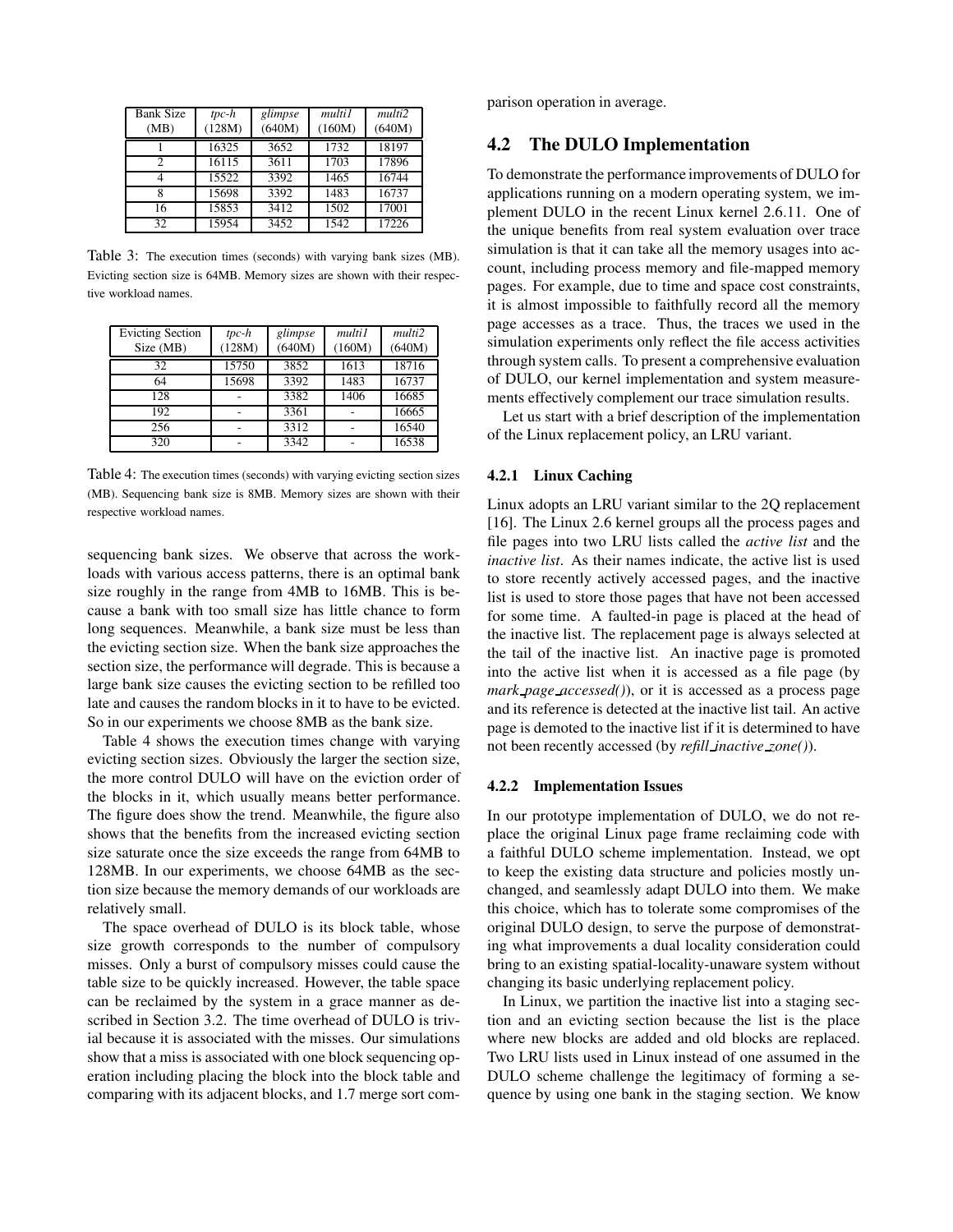that the sequencing bank in DULO is intended to collect continuously accessed pages and form sequences from them, so that the pages in a sequence can be expected to be requested together and be fetched sequentially. With two lists, both newly accessed pages and not recently accessed active pages demoted from the active list might be added into the inactive list and probably be sequenced in the same bank<sup>4</sup>. Hence, two spatially sequential but temporally remote pages can possibly be grouped into one sequence, which is apparently in conflict with the sequence definition described at the beginning of Section 4. We address this issue by marking the demoted active pages and sequencing each type of page separately. Obviously, the Linux two-list structure provides fewer opportunities for DULO to identify sequences than those in one stack case where any hit pages are available for a possible sequencing with faulted-in pages.

The anonymous pages that do not yet have mappings on disk are treated as random blocks until they are swapped out and are associated with some disk locations. To map the LBN (Logical Block Number) of a block into a onedimensional physical disk address, we use the technique described in [33] to extract track boundaries. To characterize accurately block location sequentiality, all the defective and spare blocks on disk are counted. We also artificially place a dummy block between the blocks on a track boundary in the mapping to show the two blocks are non-sequential.

There are two types of I/O operations, namely file access and VM paging. In the experiments, we set the sequencing bank size as 8MB, and the evicting section size as 64MB, the same as those adopted in the simulations.

#### **4.2.3 Case Study I: File Accesses**

In the first case we study the influence of the DULO scheme on file access performance. For this purpose, we installed a Web server running a general hypertext cross-referencing tool — Linux Cross-Reference (LXR) [24]. This tool is widely used by Linux developers for searching Linux source code. The machine we use is a Gateway desktop with Intel P4 1.7GHz processor, a 512MB memory, and Western Digital WD400BB hard disk of 7200 RPM. The OS is SuSE Linux 9.2 with the Linux 2.6.11 kernel. The file system is Ext2. We use LXR 0.3 search engine on the Apache 2.0.50 HTTP Server, and use Glimpse 4.17.3 as the freetext search engine. The file set for the searching is Linux 2.6.11.9 source code, whose size is 236MB. Glimpse divides the files into 256 partitions, indexes the file set based on partitions, and generates a 12MB index file showing the keyword locations in terms of partitions. To serve a search query, glimpse searches the index file first, then accesses the files included in the partitions matched in the index files. On the client side, we used WebStone 2.5 [36] to generate 25 clients concurrently submitting freetext search queries. Each client randomly picks up a keyword from a pool of 50 keywords and



Figure 5: Throughputs of LXR search on the original Linux kernel and DULO instrumented kernel with varying memory sizes.

sends it to the server. It sends its next query request once it receives the results of its previous query. We randomly select 25 Linux symbols from file */boot/System.map* and another 25 popular OS terms such as *"lru", "scheduling", "page"* as the pool of candidate query keywords. Each experiment lasts for 15 minutes. One client always uses the same sequence of keyword queries in each experiment. The metric we use is the query system throughput represented by MBits/sec, which means the number of Mega bits of query results returned by the server per second. This metric is also used for reporting WebStone benchmark results. Because in the experiments the query processing is I/O-intensive, the metric is suitable to measure the effectiveness of the memory and disk systems.

Figure 5 shows the server throughputs for the original Linux 2.6.11 kernel and its DULO instrumented counterpart with various memory sizes. The reported memory sizes are those available for the kernel and user applications. We adopt relatively small memory sizes because of the limited size of the file set for search. The figure shows that DULO helps improve the benchmark throughput by 5.1% to 16.9%, and the trend also holds for the hit ratio curves (not shown in this paper). To understand the performance improvements, we examine the disk layout of the glimpse partitions (i.e., the sets of files the glimpse searches for a specific keyword). There are a small percentage of files in a partition that are located non-continuously with the rest of its files. The fact that a partition is the glimpse access unit makes accesses to those files be random accesses interleaved in the sequential accesses. DULO identifies these isolated files and keeps them in memory with priority. Then the partition can be scanned without abruptly moving the disk head, even if the partition contains isolated small files. To prepare the aforementioned experiments, we *untar* the compressed kernel 2.6.11.9 on the disk with 10% of its capacity occupied. To verify our performance explanation, we manually copy the source code files to an unoccupied disk and make all the files in a glimpse partition be closely allocated on the disk. Then we repeat the experiments. This time, we see little difference between the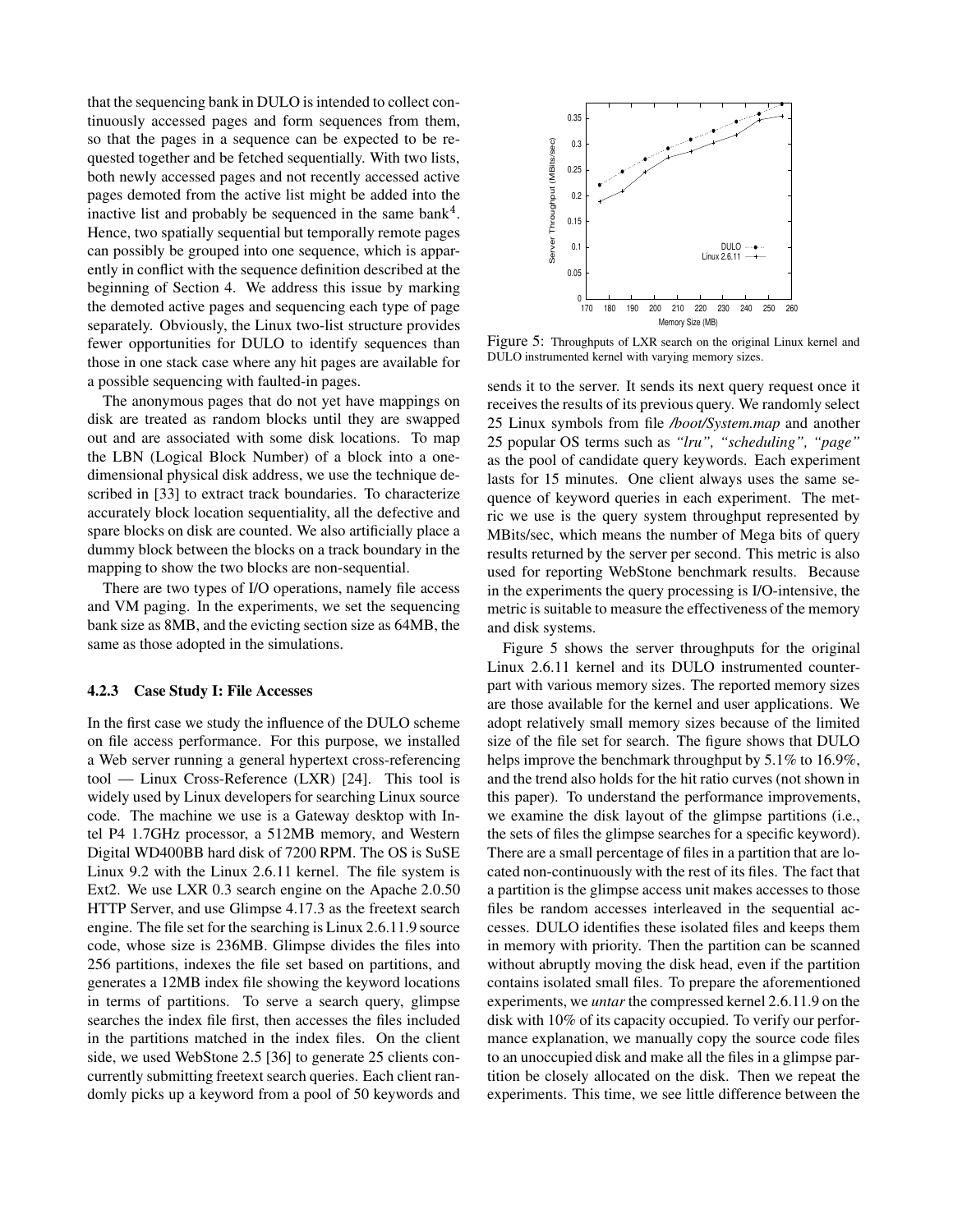DULO instrumented kernel and the original kernel, which clearly shows that (1) DULO can effectively and flexibly exploit spatial locality without carefully tuning system components, which is sometimes infeasible; (2) The additional running overhead introduced by DULO is very small.

#### **4.2.4 Case Study II: VM Paging**

In the second case we study the influence of the DULO scheme on VM paging performance. For this purpose, we use a typical scientific computing benchmark — sparse matrix multiplication (SMM) from an NIST benchmark suite SciMark2 [31]. The system settings are the same as those adopted in the previous case study. The SMM benchmark multiplies a sparse matrix with a vector. The matrix is of size  $N \times N$ , and has M non-zero data regularly dispersed in its data geometry, while the vector has a size of  $N (N = 2^{20}$ and  $M = 2^{23}$ ). The data type is 8Byte *double*. In the multiplication algorithm, the matrix is stored in a compressedrow format so that all the non-zero elements are continuously placed in a one-dimensional array with two index arrays recording their original locations in the matrix. The total working set, including the result vector and the index arrays, is around 116MB. To cause the system paging and stress the swap space accesses, we have to adopt small memory sizes, from 90MB to 170MB, including the memory used by the kernel and applications. The benchmark is designed to repeat the multiplication computation 15 times to collect data.

To increase spatial locality of swapped-out pages in disk swap space, Linux tries to allocate continuous swap slots on disk to sequentially reclaimed anonymous pages in the hope that they would be swapped-in in the same order efficiently. However, the data access pattern in SMM foils the system effort. In the program, SMM first initializes the arrays one by one. This thereafter causes each array to be swapped out continuously and be allocated on the disk sequentially when the memory cannot hold the working set. However, in the computation stage, the elements that are accessed in the vector array are determined by the matrix locations of the elements in the matrix array. Thus, those elements are irregularly accessed, but they are continuously located on the disk. The swap-in accesses to the vector arrays turn into random accesses, while the elements of matrix elements are still sequentially accessed. This explains the SMM execution time differences between on the original kernel and on DULO instrumented kernel (see Figure 6). DULO significantly reduces the execution times by up to 43.7%, which happens when the memory size is 135MB. This is because DULO detects the random pages in the vector array and caches them with priority. Because the matrix is a sparse one, the vector array cannot obtain sufficiently frequent reuses to allow the original kernel to keep them from being paged out. Furthermore, the similar execution times between the two kernels when there is enough memory to hold the working set shown



Figure 6: SMM execution times on the original Linux kernel and DULO instrumented kernel with varying memory sizes.

in the figure suggest that the DULO overhead is small.

## **5 Related Work**

Because of the serious disk performance bottleneck that has existed over decades, many researchers have attempted to avoid, overlap, or coordinate disk operations. In addition, there are studies on the interactions of these techniques and on their integration in a cooperative fashion. Most of the techniques are based on the existence of locality in disk access patterns, either temporal locality or spatial locality.

### **5.1 Buffer caching**

One of the most actively researched area on improving I/O performance is buffer caching, which relies on intelligent replacement algorithms to identify and keep active pages in memory so that they can be re-accessed without actually accessing the disk later. Over the years, numerous replacement algorithms have been proposed. The oldest and yet still widely adopted algorithm is the Least Recently Used (LRU) algorithm. The popularity of LRU comes from its simple and effective exploitation of temporal locality: a block that is accessed recently is likely to be accessed again in the near future. There are also a large number of other algorithms proposed such as 2Q [16], MQ [38], ARC [25], LIRS [17] et al. All these algorithms focus only on how to better utilize temporal locality, so that they are able to better predict the blocks to be accessed and try to minimize page fault rate. None of these algorithms considers spatial locality, i.e., how the stream of faulted pages is related to their disk locations. Because of the non-uniform access characteristic of disks, the distribution of the pages on disk can be more performancecritical than the number of the pages itself. In other words, the *quality* of the missed pages deserves at least the same amount of attention as their *quantity*. Our DULO scheme introduces spatial locality into the consideration of page replacement and thus makes replacement algorithms aware of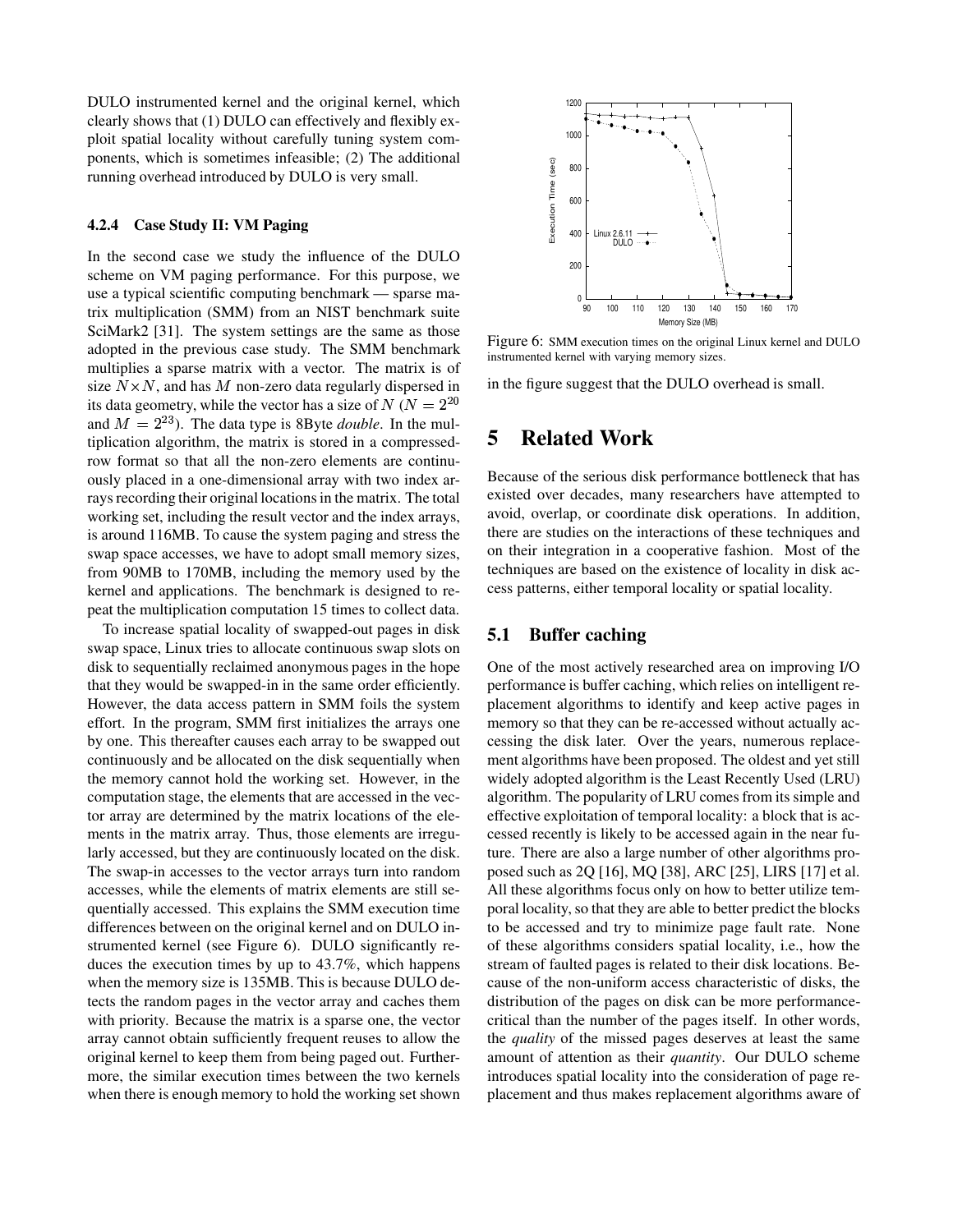page placements on the disk.

### **5.2 I/O Prefetching**

Prefetching is another actively researched area on improving I/O performance. Modern operating systems usually employ sophisticated heuristics to detect sequential block accesses so as to activate prefetching, as well as adaptively adjust the number of blocks to be prefetched within the scope of one individual file [5, 28]. System-wide file access history has been used in probability-based predicting algorithms, which track sequences of file access events and evaluate probability of file occurring in the sequences [11, 19, 20, 23]. This approach can perform prefetching across files and achieve a high prediction accuracy due to its use of historical information.

The performance advantages of prefetching coincide with sequential block requests. While prefetchers by themselves cannot change the I/O request stream in any way as the buffer cache does, they can take advantage of the more sequential I/O request streams resulted from the DULO cache manager. In this sense, DULO is a complementary technique to prefetching. With the current intelligent prefetching policies, the efforts of DULO on sequential accesses can be easily translated into higher disk performance.

### **5.3 Integration between Caching and Prefetching**

Many research papers on the integration of caching and prefetching consider the issues such as the allocations of memory to cached and prefetched blocks, the aggressiveness of prefetching, and use of application-disclosed hints in the integration [2, 6, 12, 21, 7, 22, 27, 35]. Sharing the same weakness as those in current caching policies, this research only utilizes the temporal locality of the cached/prefetched blocks and uses hit ratio as metric in deciding memory allocations. Recent research has found that prefetching can have a significant impact on caching performance, and points out that the number of aggregated disk I/Os is a much more accurate indicator of the performance seen by applicationsthan hit ratio [5].

Most of the proposed integration schemes rely on application-level hints about I/O access patterns provided by users [6, 7, 22, 27, 35]. This reliance certainly limits their application scope, because users may not be aware of the patterns or source code may not be available. The work described in [21, 12] does not require additional user support and thus is more related to our DULO design.

In paper [21], a prefetching scheme called *recency-local* is proposed and evaluated using simulations. *Recency-local* prefetches the pages that are nearby the one being referenced in the LRU stack<sup>5</sup>. It takes a reasonable assumption — pages adjacent to the one being demanded in the LRU stack would likely be used soon, because it is likely that the same access sequence would be repeated. The problem is that those nearby pages in the LRU stack may not be adjacent to the page being accessed on disk (i.e., sharing spatial locality). In fact, this is the scenario that is highly likely to happen in a multi-process environment, where multiple processes that access different files interleavingly feed their blocks into the common LRU stack. Prefetching requests involving disk seeks make little sense to improving I/O performance, and can hurt the performance due to possible wrong predictions. If we re-order the blocks in a segment of an LRU stack according to their disk locations, so that adjacent blocks in the LRU stack are also close to each other on disk, then replacing and prefetching of the blocks can be conducted in a spatial locality conscious way. This is one of the motivations of DULO.

Another recent work is described in paper [12], in which cache space is dynamically partitioned among sequential blocks, which have been prefetched sequentially into the cache, and random blocks, which have been fetched individually on demand. Then a marginal utility is used to compare constantly the contributions to the hit rate between the allocation of memory to sequential blocks and that to random blocks. More memory is allocated to the type of blocks that can generate a higher hit rate, so that the system-wide hit rate is improved. However, a key observation is unfortunately ignored here, i.e., sequential blocks can be brought into the cache much faster than an equivalent number of random blocks due to their spatial locality. Therefore, the misses of random blocks should count more in their contribution to final performance. In their marginal utility estimations, misses on the two types of blocks are equally treated without giving preference to random blocks, even though the cost of fetching random blocks is much higher. Our DULO gives random blocks more weight for being kept in cache to compensate for their high fetching cost.

While modern operating systems do not support caching and prefetching integration designs yet, we do not pursue in this aspect in our DULO scheme in this paper. We believe that introducing dual locality in these integration schemes will certainly improve their performance, and that it remains as our future work to investigate the amount of its benefits.

### **5.4 Other Related Work**

Because disk head seek time far dominates I/O data transfer time, to effectively utilize the available disk bandwidth, there are techniques to control the data placement on disk [1, 3] or reorganize selected disk blocks [14], so that related objects are clustered and the accesses to them become more sequential. In DULO, we take an alternative approach in which we try to avoid random small accesses by preferentially keeping these blocks in cache and thereby making more accesses sequential. In comparison, our approach is capable of adapting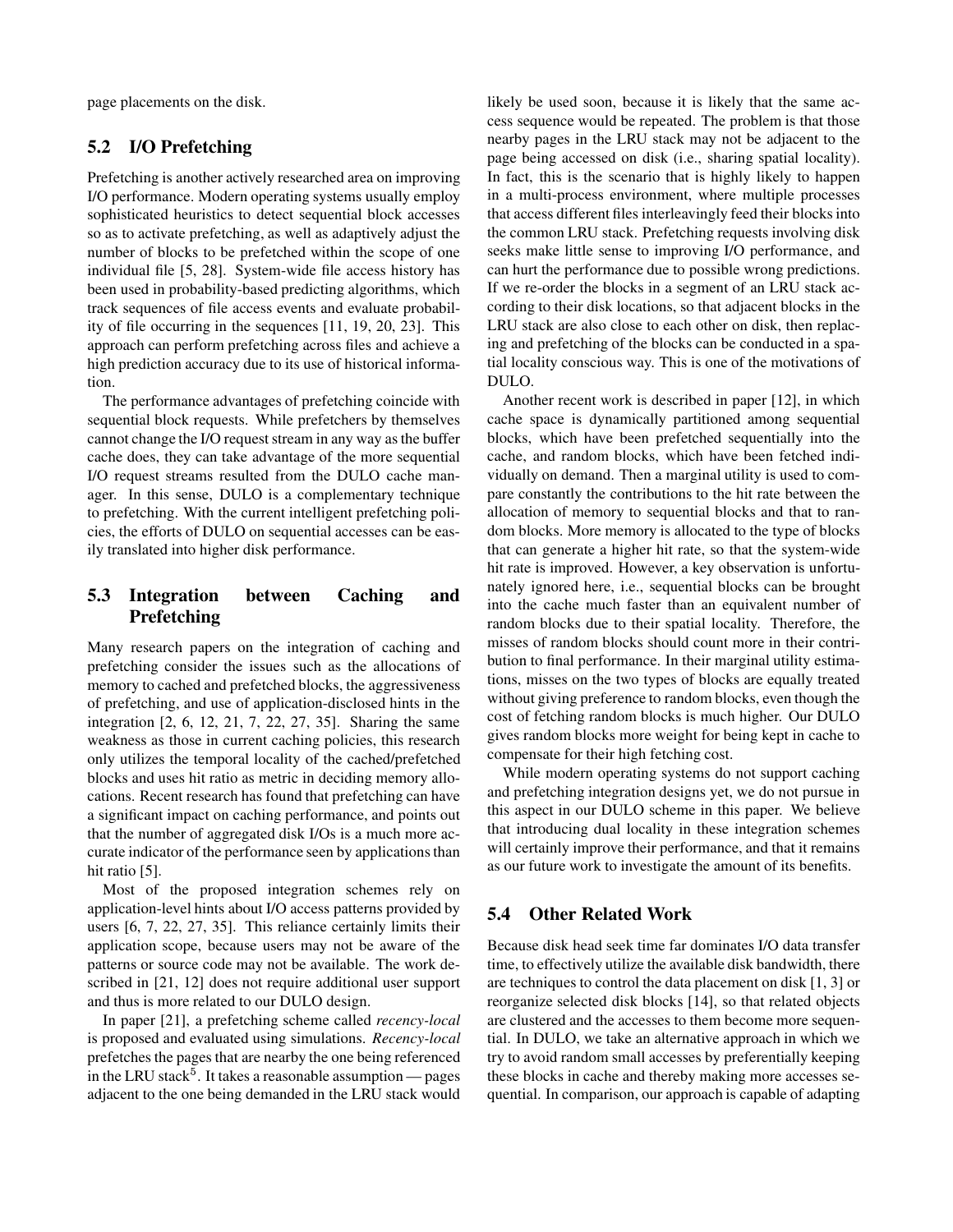itself to changing I/O patterns and is a more widely applicable alternative to the disk layout control approach.

Finally, we point out some interesting work analogous to our approach in spirit. [10] considers the difference in performance across heterogeneous storage devices in storageaware file buffer replacement algorithms, which explicitly give those blocks from slow devices higher weight to stay in cache. To do so, the algorithms can adjust the stream of block requests to have more fast device requests by filtering slow device requests to improve caching efficiency. In papers [29, 39, 40], the authors propose to adapt replacement algorithms or prefetching strategies to influence the I/O request streams for disk energy saving. With the customized cache filtering effect, the I/O stream to disks becomes more bursty separated by long idle time to increase disk powerdown opportunities in the single disk case, or becomes more unbalanced among the requests' destination disks to allow some disks to have longer idle times to power down. All this work leverages the cache's buffering and filtering effects to influence I/O access streams and to make them friendly to specific performance characteristics of disks for their respective objectives, which is the philosophy shared by our DULO. The uniqueness of DULO is that it influences disk access streams to make them more sequential to reduce disk head seeks.

## **6 Limitations of our Work**

While the DULO scheme exhibits impressive performance improvements in average disk latency and bandwidth, as well as the application runtimes, there are some limitations worth pointing out. First, though DULO attempts to provide random blocks with a caching privilege to avoid the expensive I/O operations on them, there is little that DULO can do to help I/O requestsincurred by compulsory misses or misses to random blocks that have not been accessed for a long time. In addition, the temporal-locality-only caching policy is able to cache frequently accessed random blocks, and there is no need for DULO's help. This discussion also applies to those short sequences whose sizes cannot well amortize the disk seeking cost. Second, we present our DULO scheme based on the LRU stack. For implementation purposes, we adapt it to the 2Q-like Linux replacement policy. The studies of how to adapt DULO on other advanced caching algorithms and understanding the interaction between DULO and the characteristics of each algorithm are necessary and in our research plan. Third, as we have mentioned, it remains as our future work to study the integration between caching and prefetching polices in the DULO scheme.

## **7 Conclusions**

In this paper, we identify a serious weakness of lacking spatial locality exploitation in I/O caching, and propose a new

and effective memory management scheme, DULO, which can significantly improve I/O performance by exploiting both temporal and spatial locality. Our experiment results show that DULO can effectively reorganize application I/O request streams mixed with random and sequential accesses in order to provide a more disk-friendly request stream with high sequentiality of block accesses. We present an effective DULO replacement algorithm to carefully tradeoff random accesses with sequential accesses and evaluate it using traces representing representative access patterns. Besides extensive simulations, we have also implemented DULO in a recent Linux kernel. The results of performance evaluation on both buffer cache and virtual memory system show that DULO can significantly improve the performance up to 43.7%.

## **Acknowledgment**

We are grateful to Ali R. Butt, Chris Gniady, and Y. Charlie Hu at Purdue University for providing us with their file I/O traces. We are also grateful to the anonymous reviewers who helped improve the quality of the paper. We thank our colleagues Bill Bynum, Kei Davis, and Fabrizio Petrini to read the paper and their constructive comments. The research was supported by Los Alamos National Laboratory under grant LDRD ER 20040480ER, and partially supported by the National Science Foundation under grants CNS-0098055, CCF-0129883, and CNS-0405909.

## **References**

- [1] A. C. Arpaci-Dusseau, R. H. Arpaci-Dusseau, N. C. Burnett, T. E. Denehy, T. J. Engle, H. S. Gunawi, J. Nugent, F. I. Popovici, "Transforming Policies into Mechanisms with Infokernel", *Proc. of SOSP '03*, October 2003.
- [2] S. Albers and M. Buttner, "Integrated prefetching and caching in single and parallel disk systems", *Proc. of SPAA '03*, June, 2003.
- [3] D. Black, J. Carter, G. Feinberg, R. MacDonald, S. Mangalat, E. Sheinbrood, J. Sciver, and P. Wang, "OSF/1 Virtual Memory Improvements", *Proc. of the USENIX Mac Symposium*, November 1991.
- [4] J. Bucy and G. Ganger, "The DiskSim Simulation Environment Version 3.0 Reference Manual", *Technical Report CMU-CS-03-102, Carnegie Mellon University*, January 2003.
- [5] A. R. Butt, C. Gniady, and Y. C. Hu, "The Performance Impact of Kernel Prefetching on Buffer Cache Replacement Algorithms", *Proc. of SIGMETRICS '05*, June, 2005.
- [6] P. Cao, E. W. Felten, A. Karlin and K. Li, "A Study of Integrated Prefetching and Caching Strategies", *Proc. of SIG-METRICS '95*, May 1995.
- [7] P. Cao, E. W. Felten, A. Karlin and K. Li, "Implementation and Performance of Integrated Application-Controlled